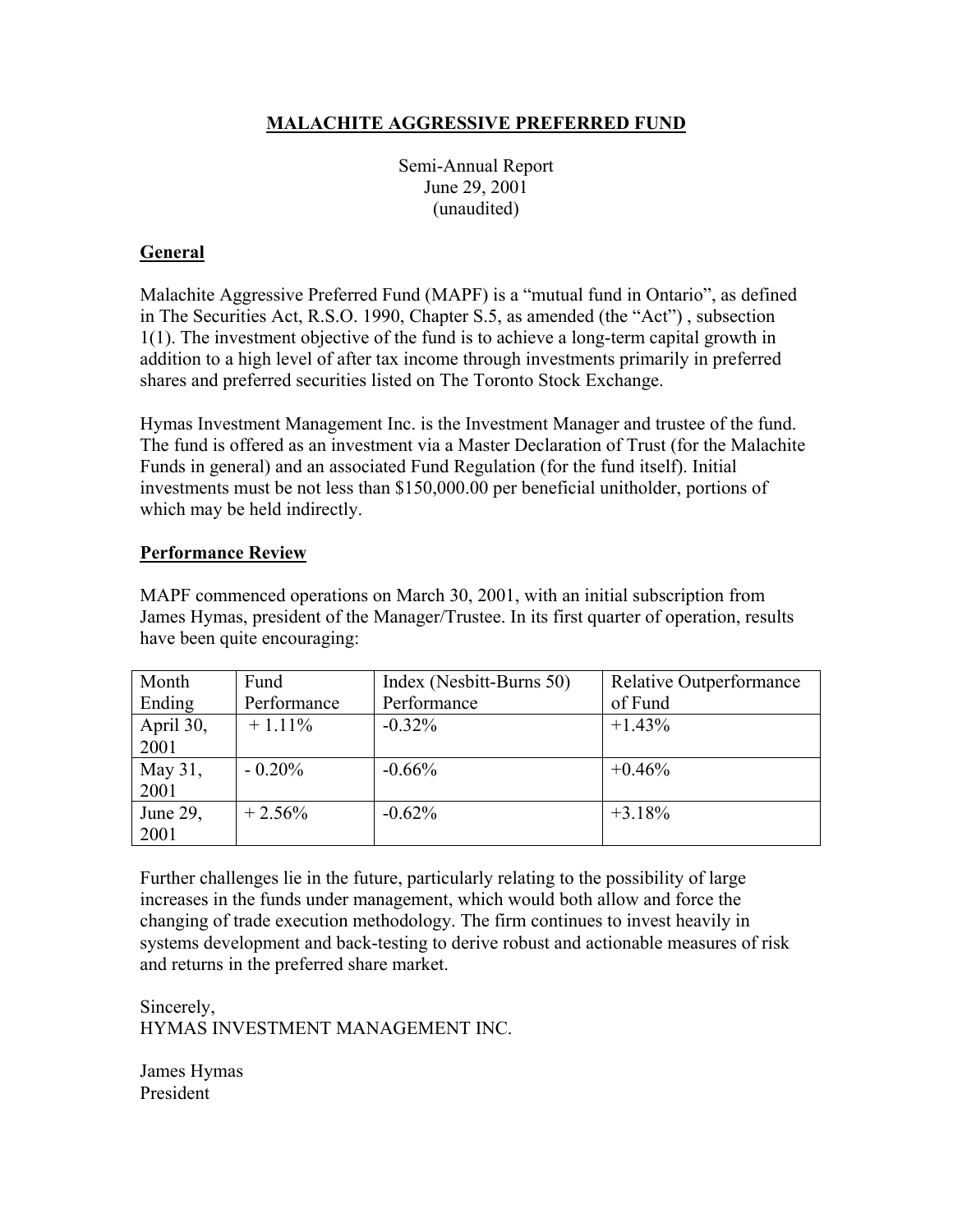## **SIGNIFICANT ACCOUNTING POLICIES**

#### **Portfolio Valuation**

Investments are stated at market value. For securities held long, this value is usually determined by the last bid price on the Toronto Stock Exchange on the Valuation Date: further details are contained in the Master Declaration of Trust.

#### **Investment Transactions and Investment Income**

Investment transactions are accounted for on the trade date. Dividend income is recorded on the ex-dividend date.

#### **Tax Status**

It is the intention of the Trustee that sufficient income and net realized capital gains of the fund will be payable to unitholders in each taxation year so that the fund will not be liable for tax under Part I of the Tax Act.

#### **Organization Costs**

Costs incurred in the organization of the fund will be amortized over a period of 60 months from the date of recognition. Costs will be recognized within 12 months of the commencement of fund operations.

#### **Declaration of Trust**

Further details of fund valuation are contained in the Master Declaration of Trust, available on application to the Manager/Trustee.

## **Portfolio of Investments**

|               |                                                      | <b>Book</b> | Market     | Percent   |
|---------------|------------------------------------------------------|-------------|------------|-----------|
| <b>Shares</b> | Security                                             | Value       | Value      | of        |
|               |                                                      |             |            | Portfolio |
| 2400          | Great-West Lifeco Inc. 4.70% Non-Cum. Convert.       | 54,736.24   | 54,840     | 23.6%     |
|               | First Pref., Series D                                |             |            |           |
| 1900          | Power Financial Corporation 5.5% Non-Cum.            | 44,850.00   | 45,030     | $19.4\%$  |
|               | Redeem. First Pref., Series D                        |             |            |           |
| 2000          | TransCanada PipeLines Limited 5.6% Cum.              | 90,400.00   | 90,100     | 38.8%     |
|               | Redeem. First Pref., Series Y                        |             |            |           |
| 1800          | Westcoast Energy Inc. 5.5% Cum. Redeem. First        | 41,525.62   | 42,120     | 18.1%     |
|               | Pref., Series 7                                      |             |            |           |
|               | <b>Total</b> (May not add precisely due to rounding) | 231,511.90  | 232,090.00 |           |
|               |                                                      |             |            |           |

## **Statement of Assets and Liabilities**

| <b>Assets</b>               |            |
|-----------------------------|------------|
| Investments at Market Value | 232,090.01 |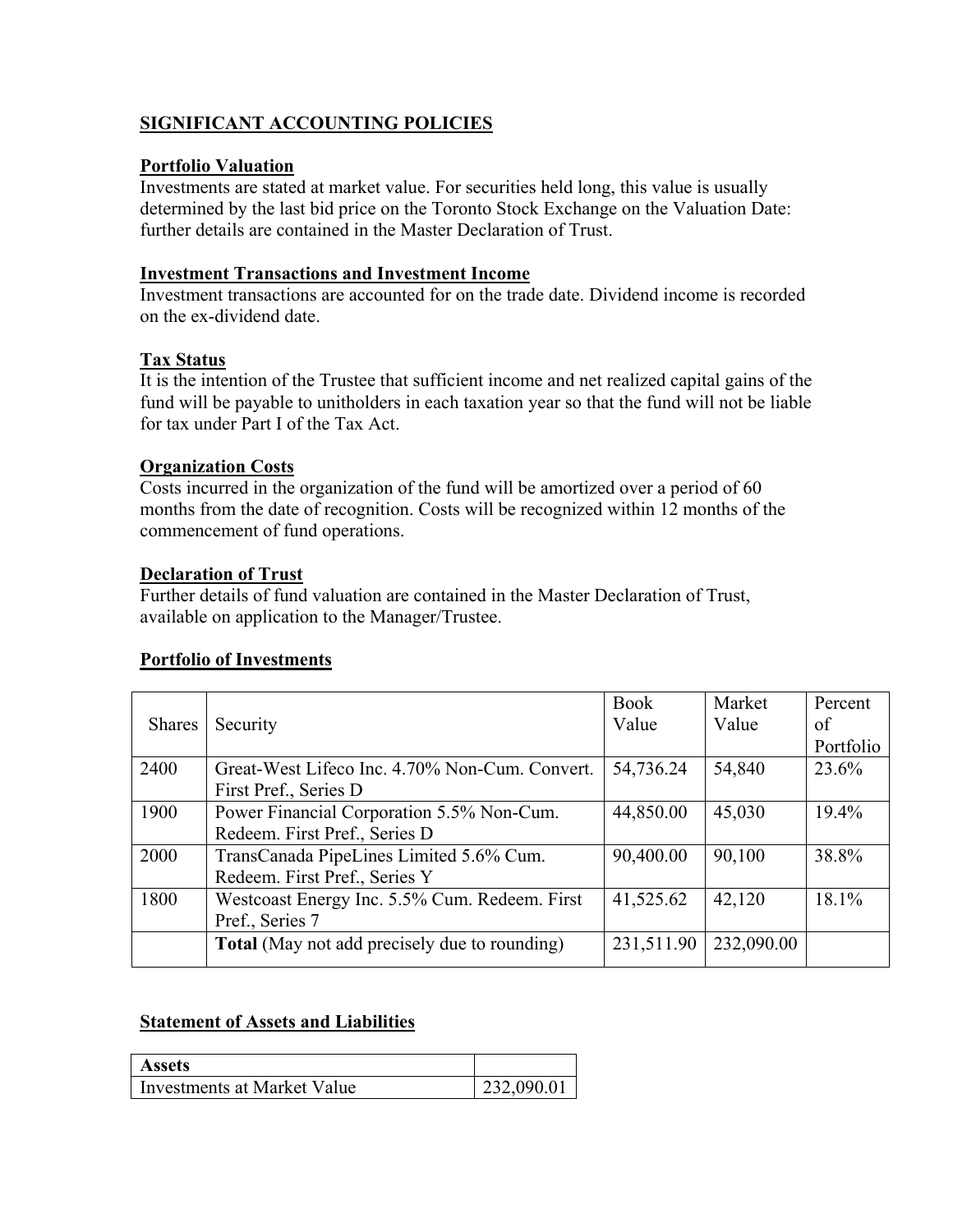| Cash                                      | 16,634.01  |
|-------------------------------------------|------------|
| Dividends Due                             | 3,498.75   |
| Due From Dealers                          | 37,792.00  |
| Deferred Organization Cost                | 1,519.99   |
| <b>Total Gross Assets</b>                 | 291,534.76 |
|                                           |            |
| <b>Liabilities</b>                        |            |
| <b>Accounts Payable</b>                   | 1,600.00   |
| <b>Accrued Expenses</b>                   | 200.00     |
| Due to Dealers                            | 49,509.00  |
| <b>Total Gross Liabilities</b>            | 51,309.00  |
|                                           |            |
| <b>Net Assets</b>                         |            |
| Paid-in Capital                           | 236,759.75 |
| Net Realized Gain (Loss) on Investments   | 2,887.86   |
| Net Unrealized Gain (Loss) on Investments | 578.15     |
| <b>Total Net Assets</b>                   | 240,225.76 |

| Units Issued and Outstanding: | 23,635.9786 |
|-------------------------------|-------------|
| Net Asset Value Per Unit:     | \$10.1636   |

# **Statement of Operations**

| <b>Investment Income</b>                                           |          |
|--------------------------------------------------------------------|----------|
| Dividends                                                          | 4,667.50 |
| <b>Total Investment Income</b>                                     | 4,667.50 |
|                                                                    |          |
| <b>Expenses</b>                                                    |          |
| Amortization of Organization Cost                                  | 80.01    |
| Legal & Audit                                                      | 200.00   |
| Net Interest Expense                                               | 65.74    |
| <b>Total Expenses</b>                                              | 345.75   |
|                                                                    |          |
| <b>Net Investment Income</b>                                       | 4,321.75 |
| <b>Net Realized Gain (Loss) on Investments</b>                     | 2,887.86 |
| <b>Net Unrealized Gain (Loss) on</b><br><b>Investments</b>         | 578.15   |
|                                                                    |          |
| Net Increase (Decrease) in net assets<br>resulting from operations | 7,787.76 |